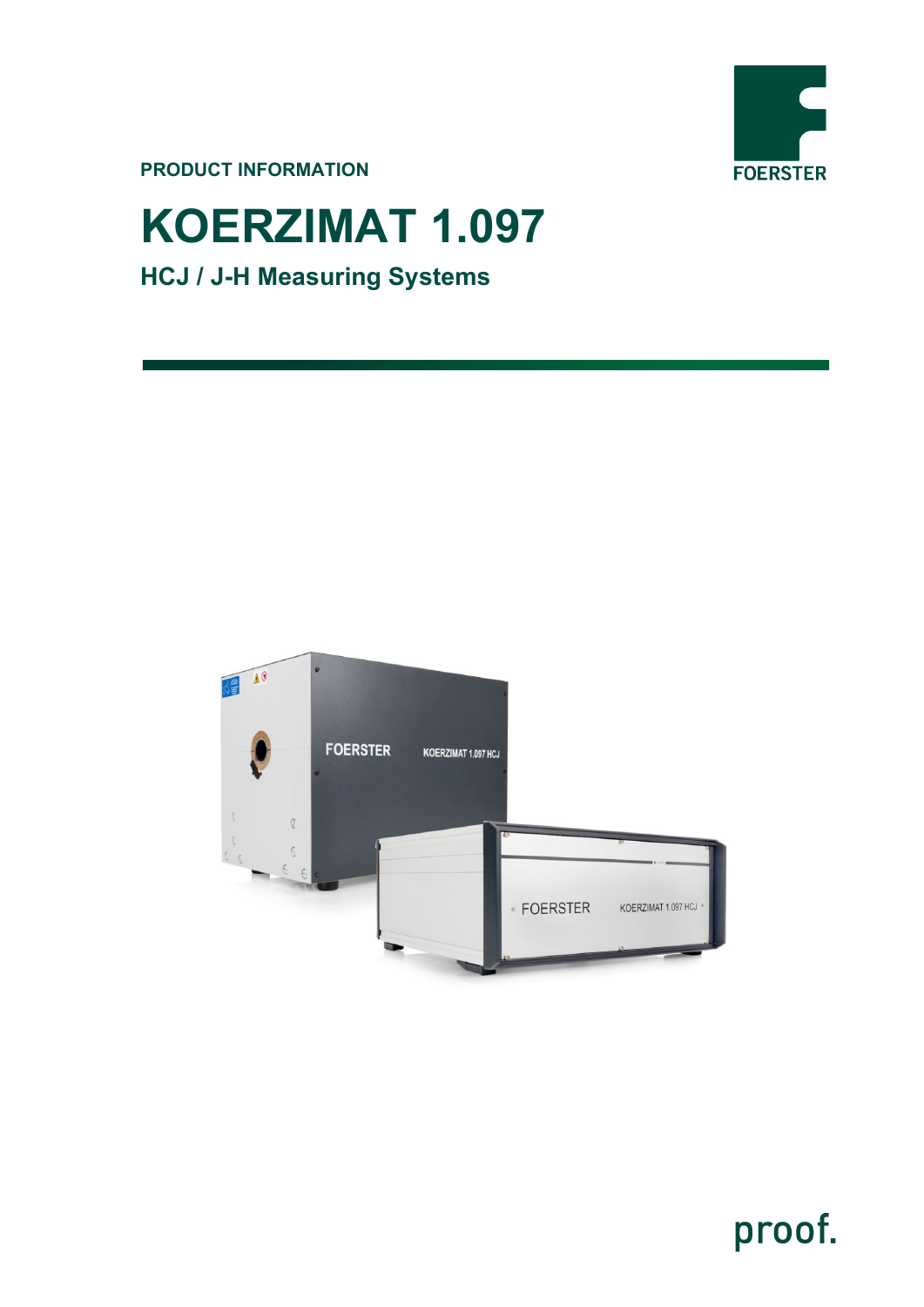With the KOERZIMAT 1.097 HCJ FOERSTER offers a measuring system for the precise, geometry-independent and fast measurement of the coercive field strength HcJ.

As the measurement is geometry-independent it enables especially for testing of specimen with complex shape.

## **Testing Method**

Open circuit acc. to IEC 60404-7

#### **Measurements- HCJ**

- **Coercive field strength H<sub>cJ</sub>**
- Relative Remanence  $J_r$

The extension module J-H measurement offers the possibility to determine the complete J-H Hysteresis on soft magnetic steel incl. the initial curve.

#### **Measurements - J-H**

- Complete hysteresis J-H
- $H_{\text{max}}$  and  $J_{\text{max}}$
- Remanence  $J_r$
- $\blacksquare$  Coercive field strength  $H_{cJ}$
- Relative Permeability  $\mu_r$  (H)
- **Hysteresis loss W**

### **Applications**

- Hard metal testing acc. to ASTM B887
- **Determination of carbon content and grain size of hard metals**
- Quality control of metal powders for the production of magnets or hard metals
- Quality control of the annealing and mechanical stress condition of soft magnetic components [SMC]
- Determination of the J-H hysteresis, relative permeability, hysteresis loss on round soft magnetic steel bar probes
- Control of electromechanical components in the electronics-, automotive, computer and clock industries; core loss for polarity reversal to be concluded from this
- **Monitoring of the magnetic properties during the production of components and materials** influenced by i.e. mechanical machining, final annealing, sealing in plastic, cutting, molding and forming.
- Monitoring the magnetic properties of thermal treated steel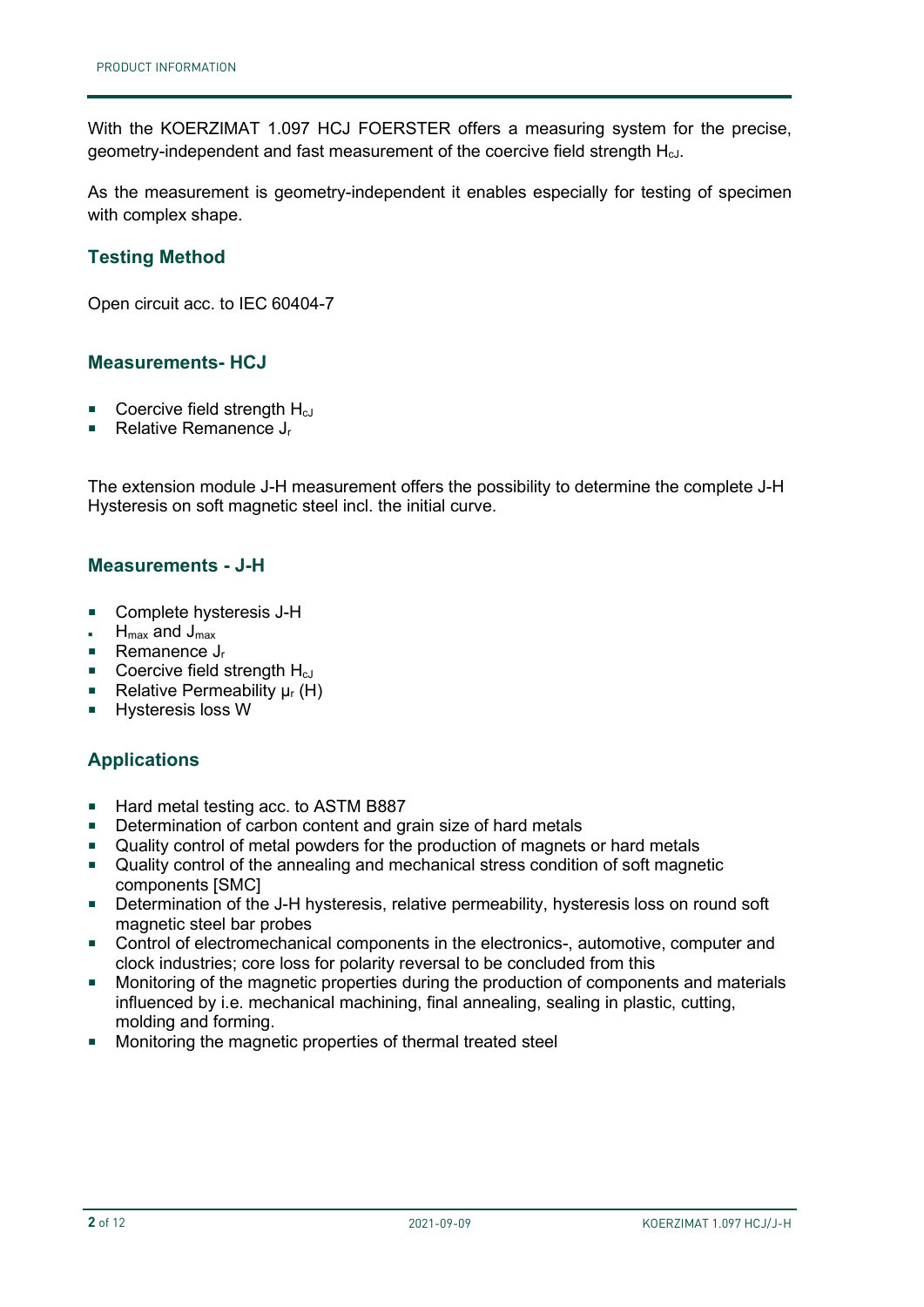#### **Mode of Operation**

The KOERZIMAT 1.097 HCJ measuring system can be applied for measurement methods employed with magnetically hard or soft material. The coercive field strength  $H_{cJ}$  is determined in the KOERZIMAT coil according to IEC 60404-7 in an open magnetization circuit. To do so, the specimen is magnetized to saturation in the  $H_{cJ}$  coil. The polarization of the specimen is measured by fluxgates (FOERSTER-probes) and then an opposing field is built up until the polarization is zero. The strength of the opposing field H at which the polarization in the specimen is zero is the coercive field strength  $H_{cJ}$ .



For magnetization into saturation polarization Js, a magnetization field of up to 200 kA/m is available. Additionally a pulse magnetization of 450 kA/m for hard magnetic specimen with  $H<sub>cl</sub>$  more than 50 kA/m is available as an option.

The KOERZIMAT coils, with an inner diameter of 40 mm or 60 mm are equipped with a magnetic screen for suppression of interfering external static and dynamic magnetic fields. This allows the measurement of the magnetic polarization independent from the earth magnetic field and disturbances resulting from industrial environment.

By use of the appropriate J-sensor the J-H hysteresis incl. the initial curve for round bars with diameters from 8 to 14 mm can be determined very easily. There is no need to prepare grinded test bars.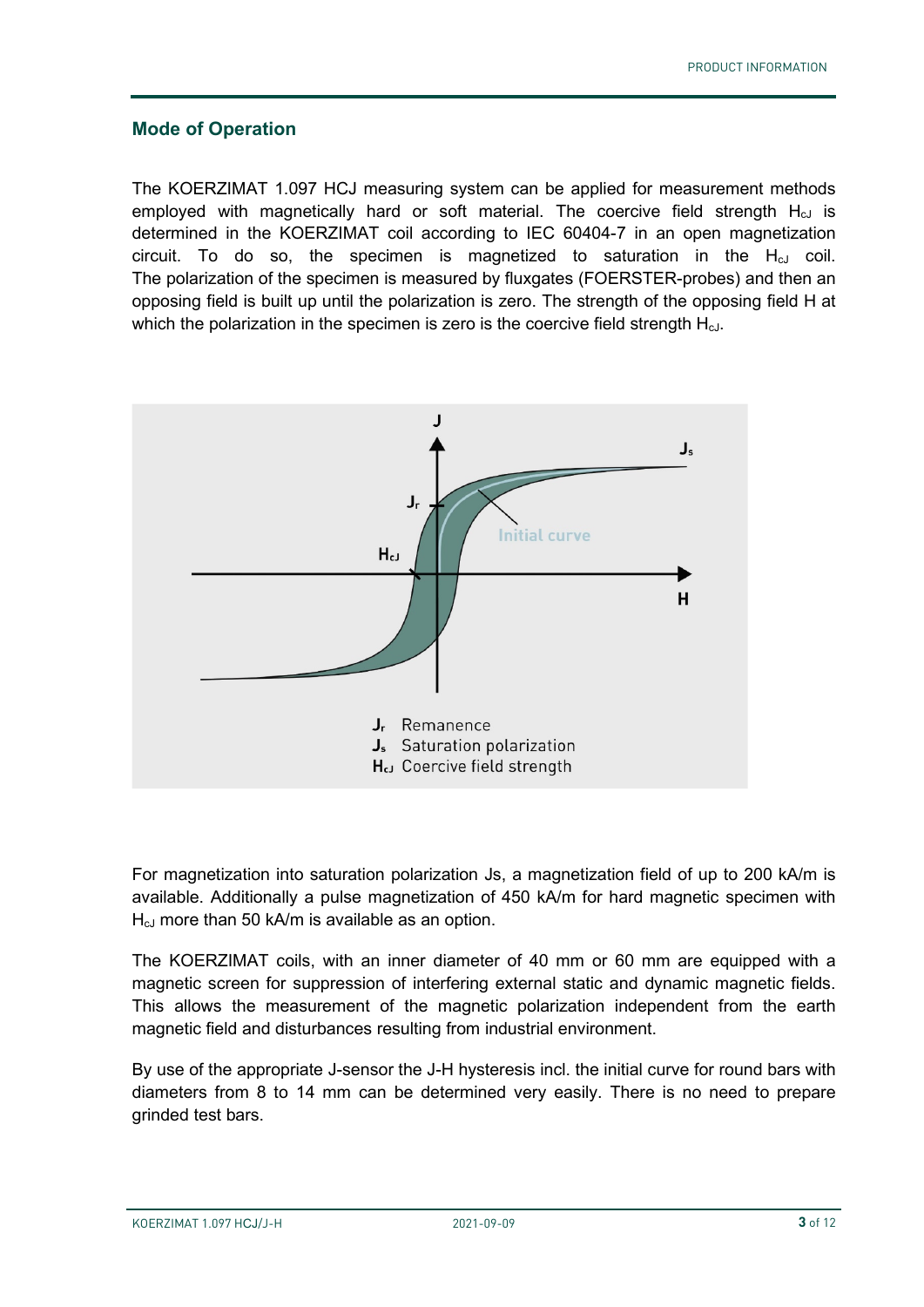## **Specimen dimensions and sensitivity of the measuring system**

#### **HCJ Measurement**

Due to the given distance of the specimen to the measuring sensors, the sensitivity limits only depend on the portion respectively volume of the magnetizable material.

Almost geometry-independent the following maximum specimen dimensions are possible:

| • Coil 40 ( $\varnothing$ max. 40 mm) | L $\leq$ 130 mm (measuring position $\pm$ 20 mm) |  |
|---------------------------------------|--------------------------------------------------|--|
|                                       | L $\leq$ 90 mm (measuring position $\pm$ 40 mm)  |  |
| • Coil 60 ( $\varnothing$ max. 60 mm) | L $\leq$ 80 mm (measuring position $\pm$ 20 mm)  |  |
|                                       | L $\leq$ 40 mm (measuring position $\pm$ 40 mm)  |  |

Using the KOERZIMAT internal probe, it is possible to measure extremely small and low magnetized components with a magnetic stray flux  $<$  0,02  $\mu$ T. However, due to its design, this no longer allows geometry-independent measurements. A measurement according to IEC 60404-7 is only possible for ellipsoid-shaped samples.

### **J-H Measurement**

The maximum probe size is determined by the homogenous magnetization range of the magnetized coil.

• **Probe dimensions** • **Round bar probes**

Diameter 8 to 14 mm (other diameters upon request) Length / diameter ratio: 10:1

#### • **Sheet metal probes**

Width: 10 mm Thickness 1.6 / 2.00 mm (other sheet thicknesses and width upon request)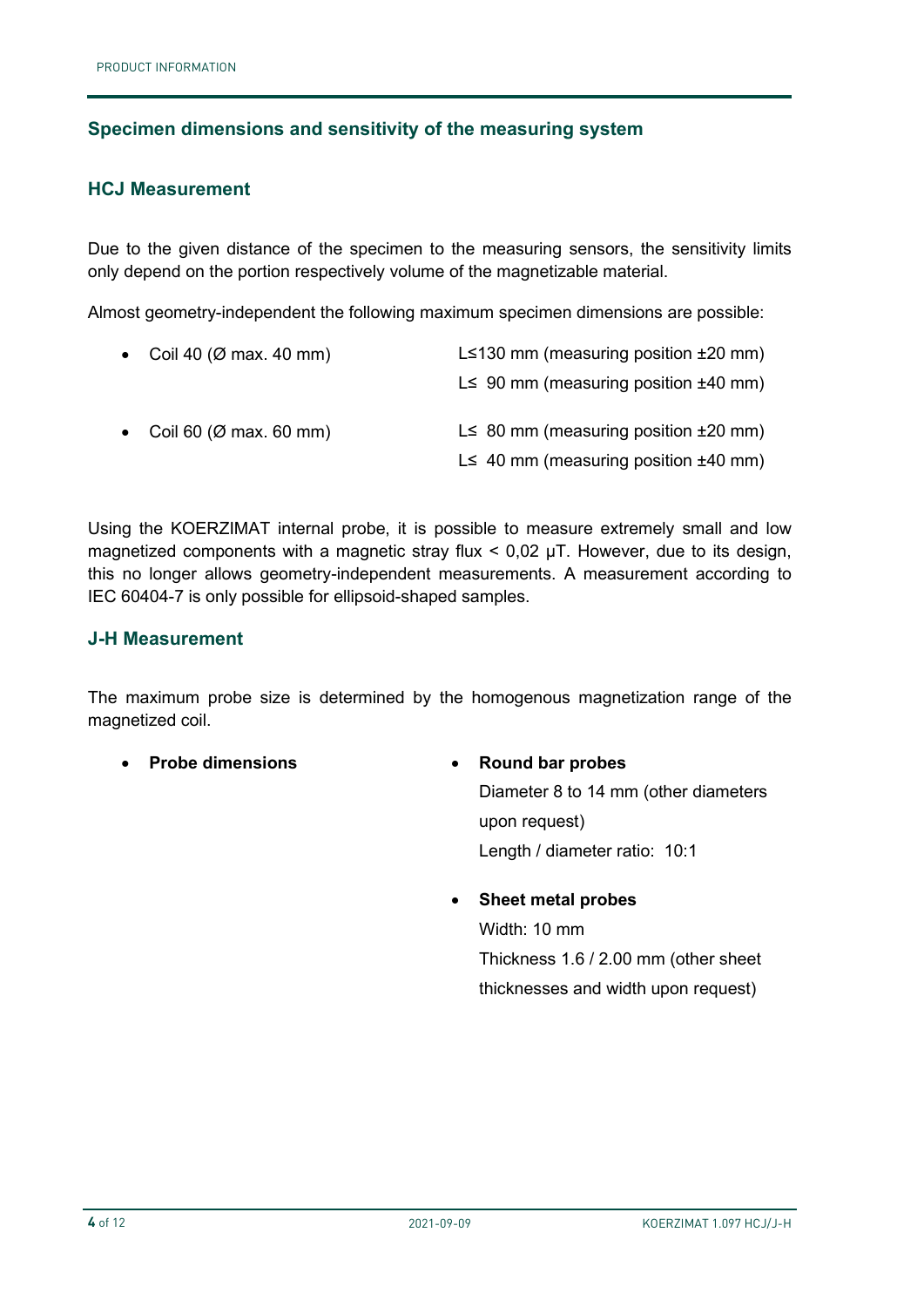## **KOERZIMAT 1.097 HCJ/ J-H**



### **KOERZIMAT 1.097 HCJ KOERZIMAT 1.097 J-H**

- No special specimen preparation needed
- Geometry-independent measuring<br>Coverage of the complete specime
- Coverage of the complete specimen volume
- **Specimen chamber with a diameter up to** 60 mm
- Highest sensitivity even for smallest test specimen by means of the internal probe
- Large measuring range up to 100 kA/m<br>■ Calibration traceable to national
- Calibration traceable to national standards [PTB]

## **Features**

- **Fast and precise measuring**
- Simple specimen fitting on the specimen slide
- **Temperature monitored compensation** of the coil
- **Magnetic screening ot the detection** coil

- **Easiest sample preparation**
- Magnetisation in the open magnetic circuit
- No mechanical load of the probes
- Magnetization field strength up to 100 kA/m
- Measuring range  $\mu$  100 2500



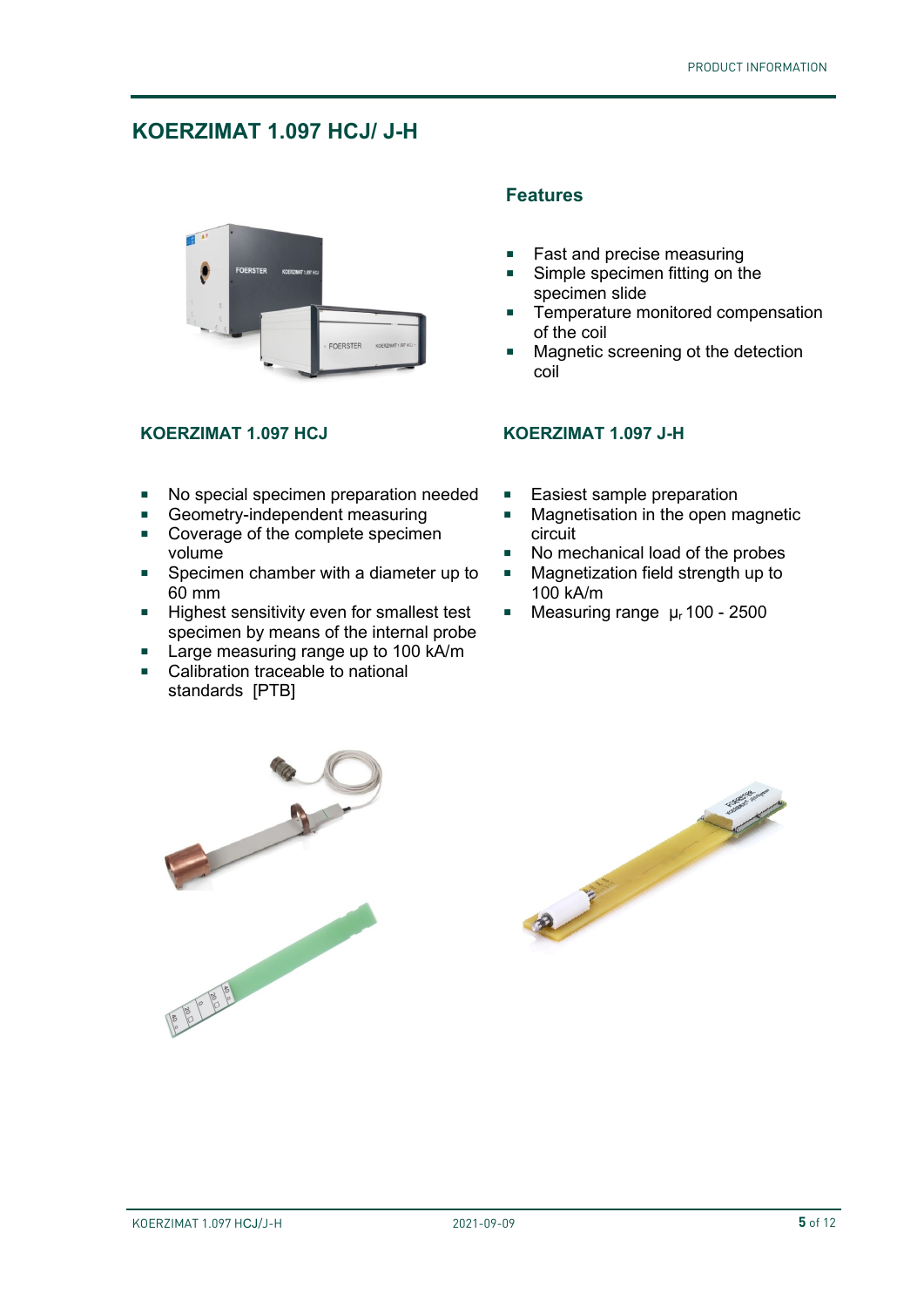## **KOERZIMAT Controller / Software HCJ / J-H**

The compact KOERZIMAT Controller with  $H_{cJ}$  Software and an optional J-H extension kit form a unit as a display and user interface for the  $H<sub>cl</sub>$  (J-H) measuring. The KOERZIMAT HCJ (J-H) Software runs under Windows 8 Pro / 10. Intuitive touch screen functionalities are available and assist the handling of the measuring control.

All measuring data are stored in a database (FOERSTER-owned format – from software version 6.0 upwards) and can be printed in a report or exported in a text file for further processing.



### **Features**

- User interface language: GERMAN, ENGLISH, FRENCH, JAPANESE, RUSSIAN
- **WINDOWS 8 /10 country settings/languages online selectable**
- **Touchscreen operation**
- Clearly structured display elements for measuring adjustments, value output in listed form
- Series measurement graphics, histogram, sorting groups and statistics
- Generating, print out and export of measured values/ statistics
- Password protected user levels for administration of functions and user access
- FOERSTER-owned database format software version 6.0, storage of measuring data and parameters
- Synchronization of the database whilst measuring HCJ and MS
- Export of data via data interface in XML format (from software version 6.1 upwards) Remote-client-program is included in the scope of supply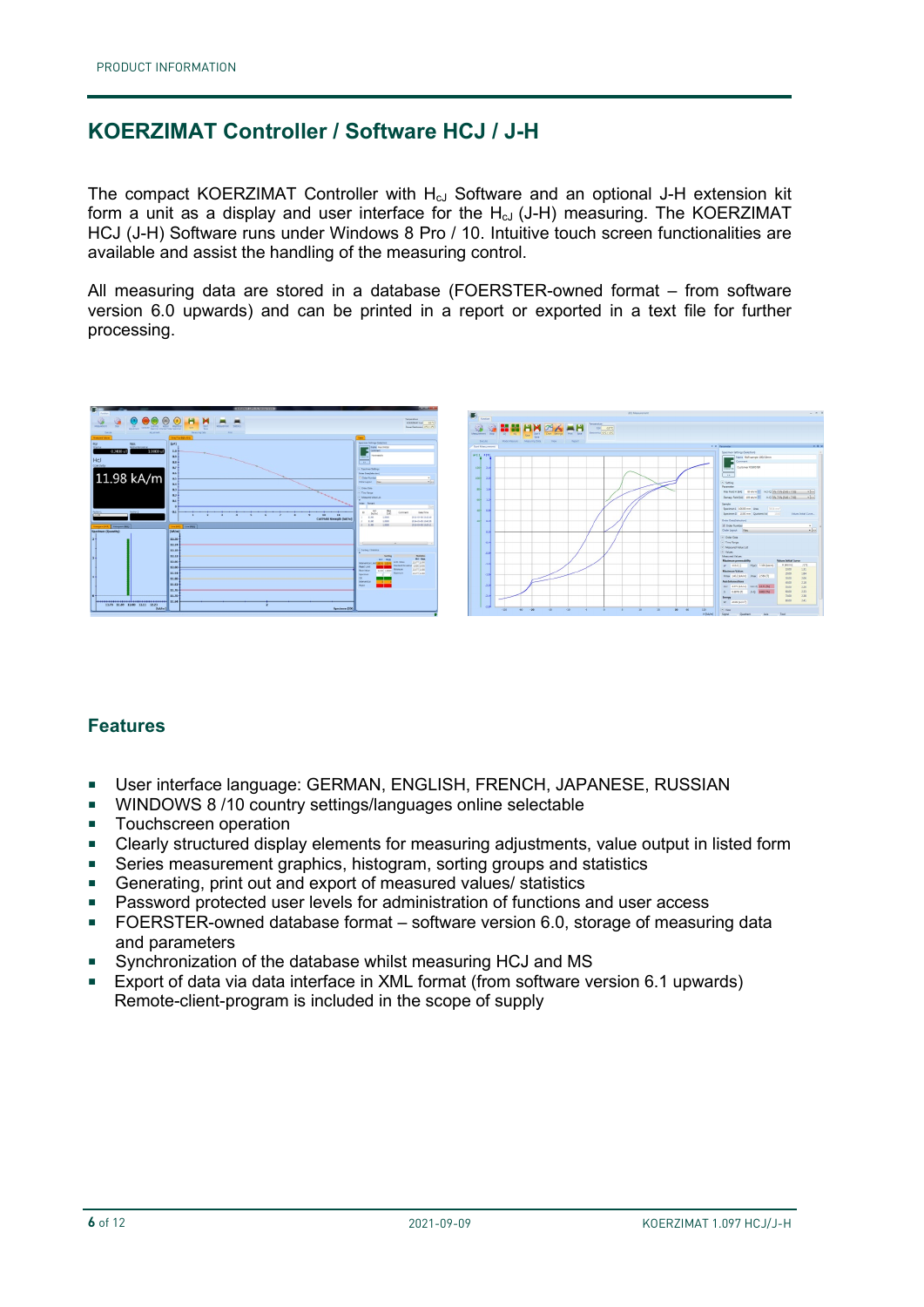## **Technical Specification**

## **KOERZIMAT 1.097 HCJ - Measuring Module**

|                                               | 230 VAC, 50/60 Hz                                                                                                                               |
|-----------------------------------------------|-------------------------------------------------------------------------------------------------------------------------------------------------|
| Power supply                                  |                                                                                                                                                 |
| Permitted main voltage variation              | ±10% of nominal value                                                                                                                           |
| Permitted main voltage frequency<br>variation | $±1$ Hz                                                                                                                                         |
| Power consumption                             | Momentary for magnetization 3700 VA, average<br>consumption 100 to 800 VA, depending on setting                                                 |
| Permitted ambient temperature range           | 0 bis $+40^{\circ}$ C                                                                                                                           |
| <b>Dimensions</b>                             | (OERZIMAT 1.097 HCJ<br>FOERSTEI<br>н<br>L.<br>Length $(L)$ x Width $(W)$ x Height $(H)$<br>220 mm<br>465<br>445<br>$\mathsf{X}$<br>$\mathsf{x}$ |
| <b>Protection class</b>                       | IP 32                                                                                                                                           |
| Weight                                        | approx. 18 kg                                                                                                                                   |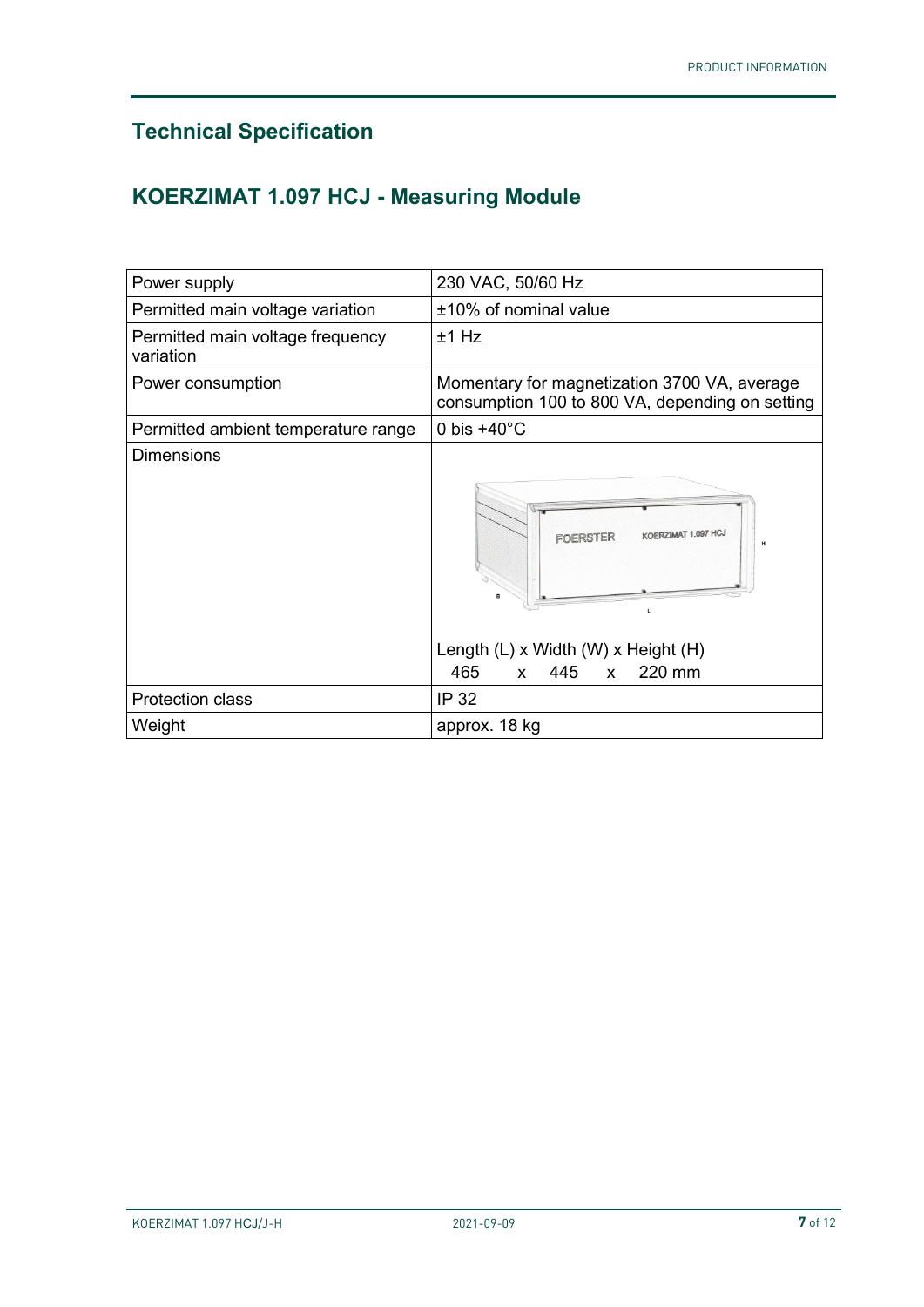## **KOERZIMAT 1.097 HCJ - Coil 40/60**

|                                                         | Coil 40                                                                                                     | <b>Coil 60</b> |
|---------------------------------------------------------|-------------------------------------------------------------------------------------------------------------|----------------|
| Ø Coil ID, clear width                                  | 40 mm                                                                                                       | 60 mm          |
| Magnetization field strength*                           | 200 kA/m                                                                                                    | 200 kA/m       |
| with additional pulse magnetization<br>(option) *       | 450 kA/m                                                                                                    | 350 kA/m       |
| *) Typical for a coil temperature du=<br>$25^{\circ}$ C |                                                                                                             |                |
| Max. measuring field strength                           | 100 kA/m                                                                                                    | 50 kA/m        |
| Homogeneous field area<br>(deviation $\Delta$ Hc < 1 %) | 170 mm                                                                                                      | 120 mm         |
| Weight                                                  | Approx. 65 kg                                                                                               | Approx. 85 kg  |
| Permitted ambient temperature range                     | 0 bis +40 $^{\circ}$ C                                                                                      |                |
| Dimensions coil 40 / 60                                 | н<br>FOERSTER - KOERZIMAT<br>$\mathbb{C}$<br>в<br>Length (L) x Width (W) x Height (H)<br>550 x 340 x 420 mm |                |
| Cooling                                                 | by means of two fans                                                                                        |                |
| <b>Protection class</b>                                 | <b>IP 32</b>                                                                                                |                |
| Sensor                                                  | Fluxgate (FÖRSTER-Probe)                                                                                    |                |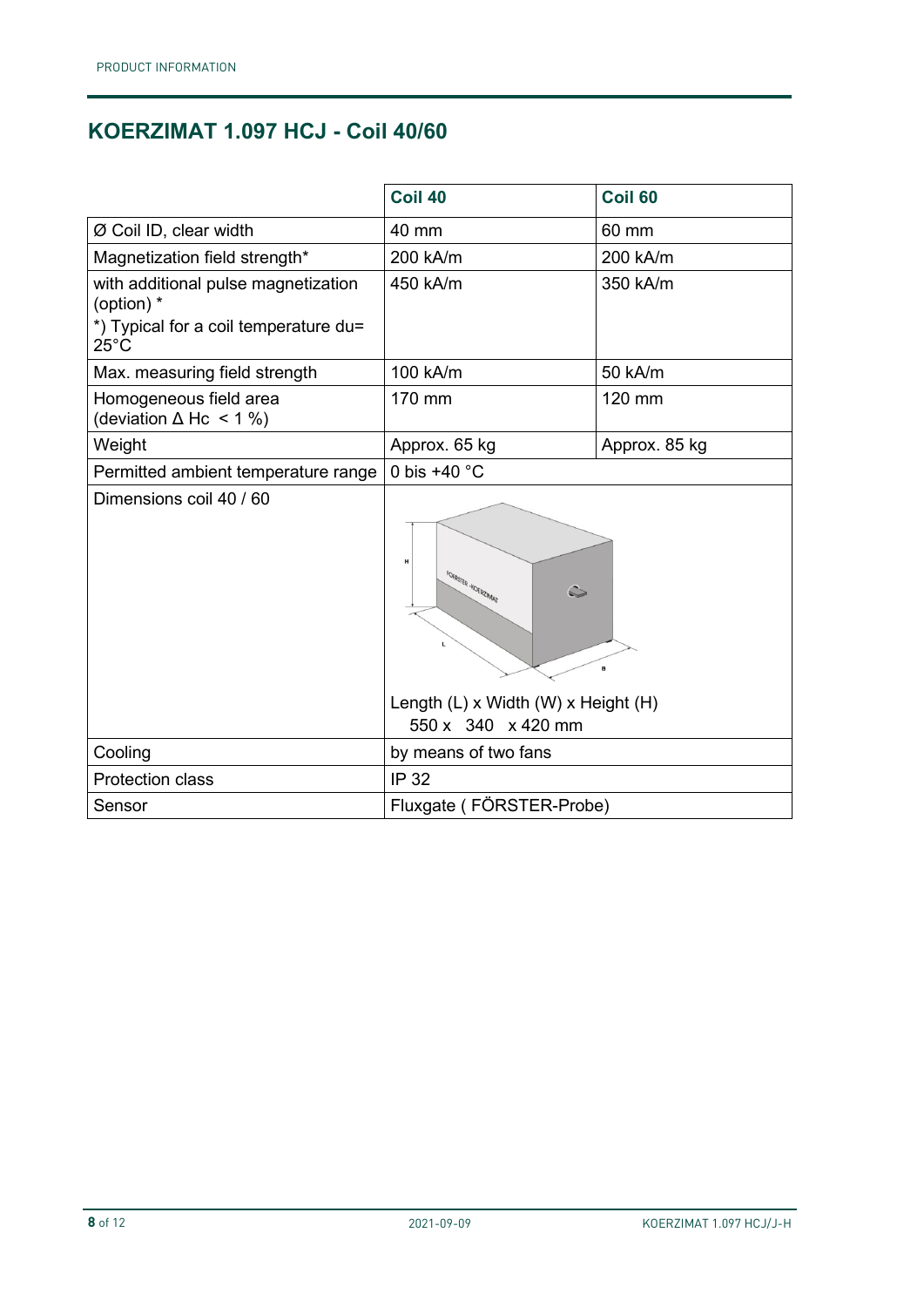## **KOERZIMAT- Internal Probe 40 / 60**

For specimen with a residual field  $<$  0,02  $\mu$ T, we recommend the use of the internal probe.

| Max. measuring field strength using the<br>internal probe | l up to 25 kA/m |
|-----------------------------------------------------------|-----------------|
|                                                           |                 |

## **J Sensor 40 / 60**

The available diameters are 8/10/12/14 mm including integrated fluxmeter and cable connection to the measuring module.

## **HcJ – Measurement**

| Measurement uncertainty                           | $\leq$ ± 1 % of the measured value with respect to<br>IEC 60404-7 |
|---------------------------------------------------|-------------------------------------------------------------------|
| <b>Measurement modes</b>                          | Automatic                                                         |
| Coercive field strength measuring range           | Auto range 0 to 100 kA/m                                          |
| Coercive field strength measuring time            | 3 s (fixed)                                                       |
| Magnetization time                                | Adjustable from 0,2 bis 40 s                                      |
| Measurement uncertainty of the<br>measuring field | $\pm 0.2$ % of measured value                                     |

## **J –H Measurement**

| Measurement modes                                           | l Automatic                 |
|-------------------------------------------------------------|-----------------------------|
| Measuring time – complete hysteresis<br>incl. initial curve | Approx. 2 min.              |
| Relative permeability – measuring range                     | $\mu$ <sub>r</sub> 100-2500 |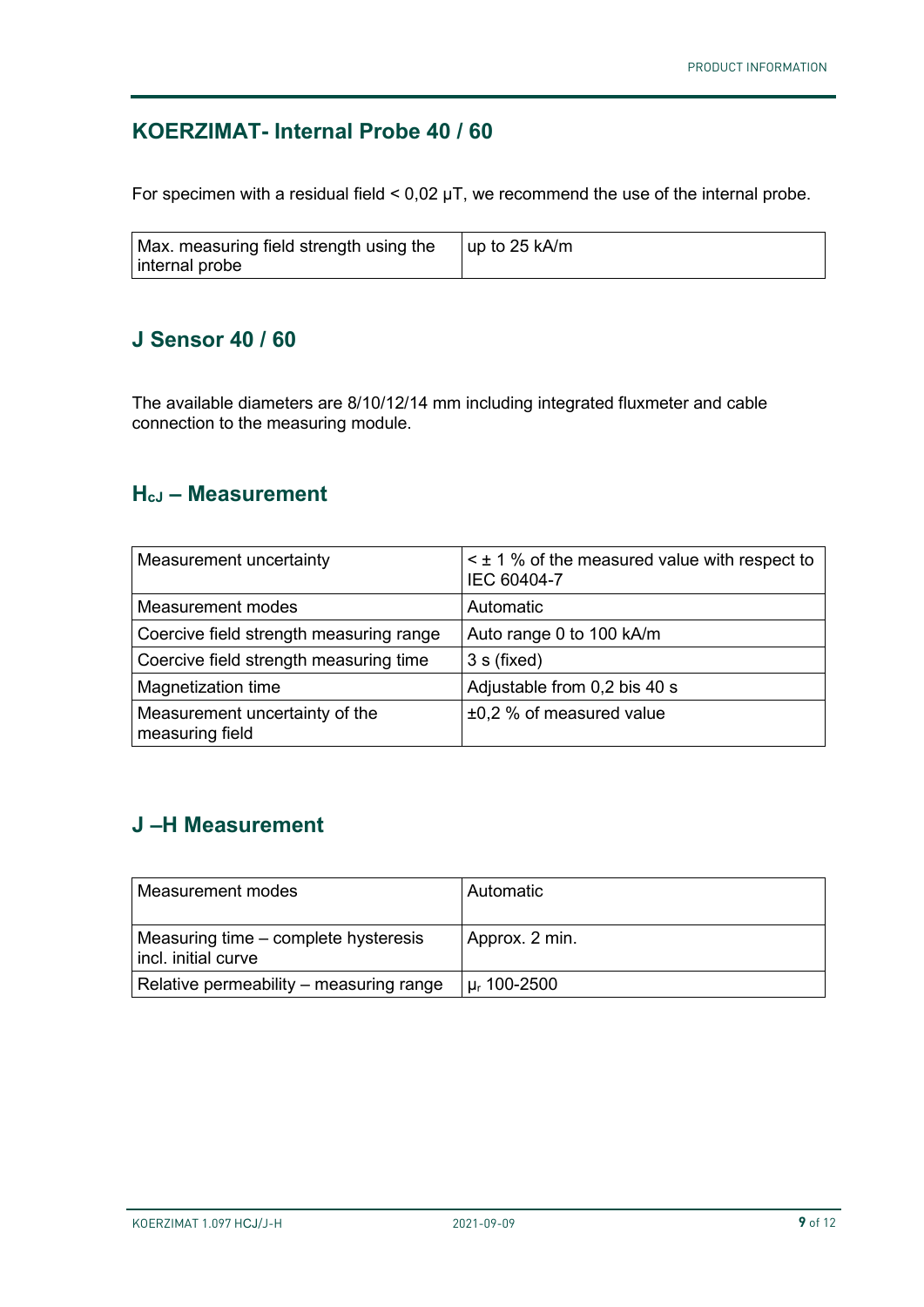## **Standard Kits**

## **KOERZIMAT 1.097 HCJ Coil 40**

#### **KOERZIMAT 1.097 HCJ Coil 40 with pulse magnetization**

each package consisting of:

- KOERZIMAT HCJ Measuring module
- **KOERZIMAT Coil 40**
- accessory kit

#### **KOERZIMAT 1.097 HCJ Coil 60 KOERZIMAT 1.097 HCJ Coil 60 with pulse magnetization**

each package consisting of:

- **KOERZIMAT HCJ Measuring module**
- **KOERZIMAT Coil 60**
- accessory kit

#### **KOERZIMAT Controller + KOERZIMAT HCJ Software**

consisting of:

- 23,8" Touch screen
- **Powerful processor**
- 8 GB RAM
- SSD hard disk 256 GB
- **Touch panel**
- **Interfaces: USB, LAN (RJ45) HDMI, display port**
- **Incl. keyboard and mouse**
- Win10 Pro (64 bit)
- **KOERZIMAT HCJ software with dongle**

## **Additional Options**

#### **KOERZIMAT 1.097 Internal probe 40**

Slide for internal probe 40 **KOERZIMAT 1.097 Internal probe 60**

Slide for internal probe 60 **J-H Software Upgrade**

## **J Sensor 40**

Sensors for round cylinder: Probe diameters 8/10/12/14 mm Sensors for metal sheets: Width 10 mm / Maximum thickness 1.6 mm or 2.0 mm (other dimensions upon request) **Adapter for coil 60**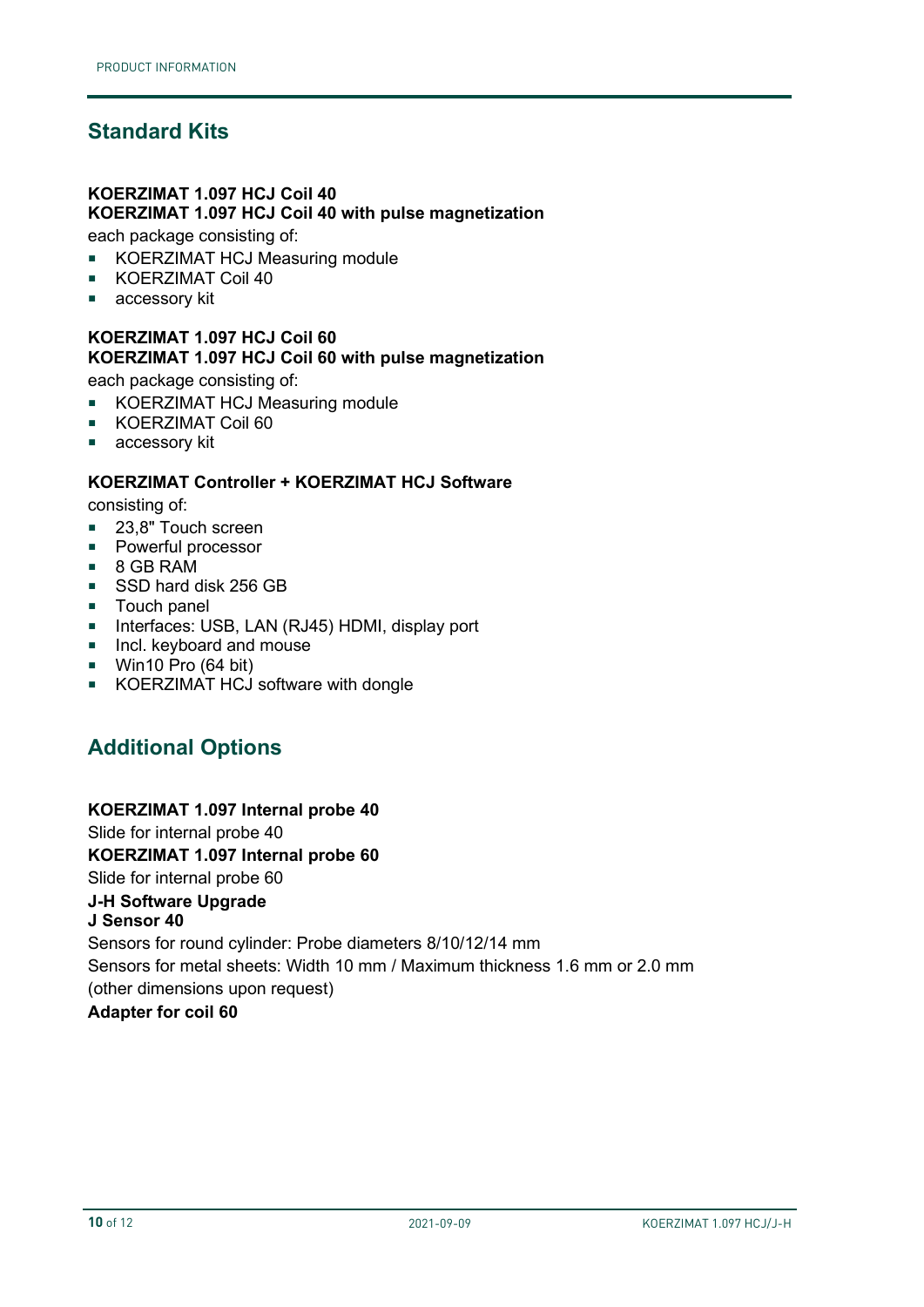## **Calibration / Reference standards**

**HCJ Reference standard soft, approx. 30 A/m**  with certificate **HCJ Calibration standard hard, approx. 20 kA/m** with certificate **J-H Reference standard** with certificate